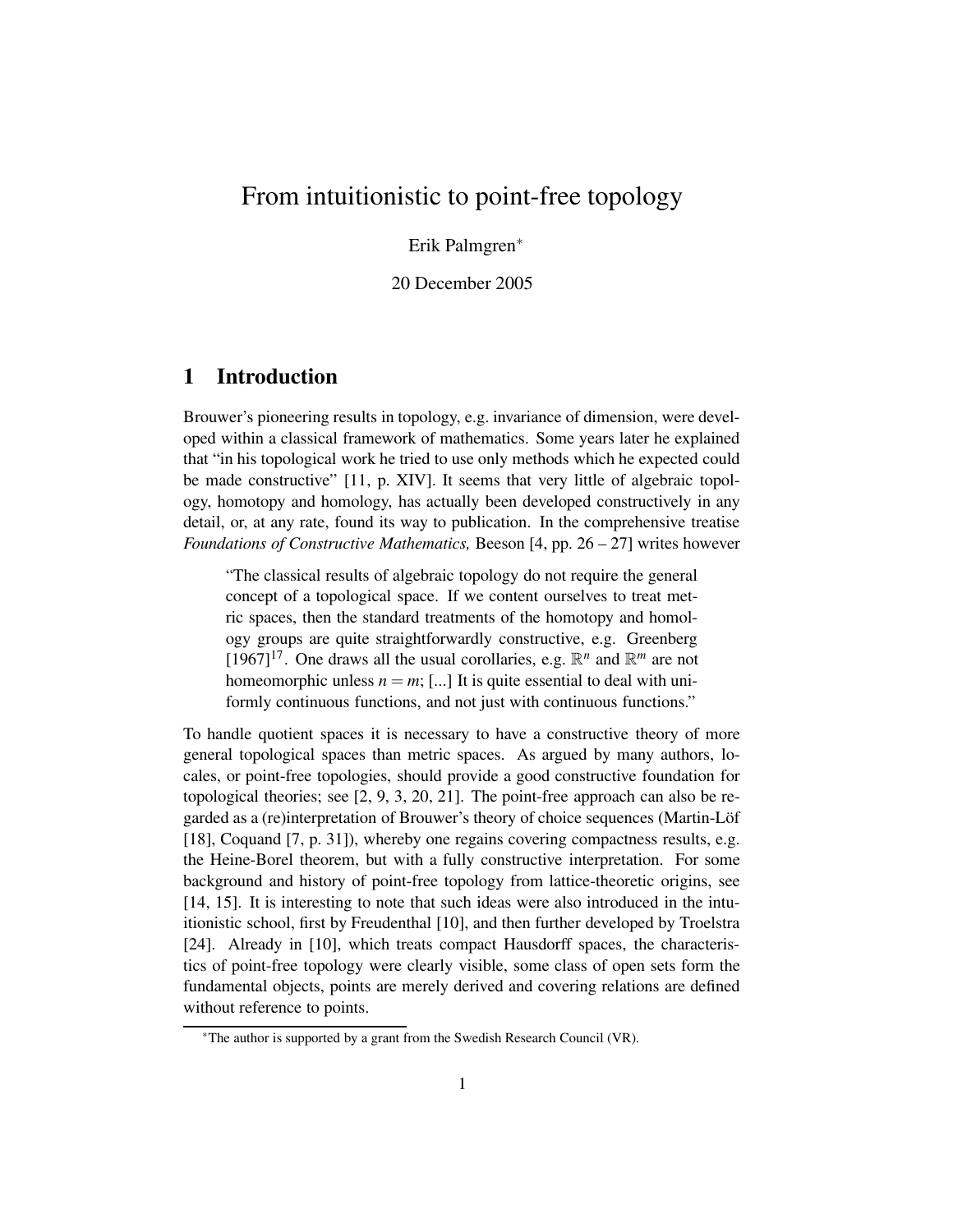Fundamental groups for locales have been constructed by W. He [13]. Various generalisations and equivalents of fundamental groups for locales and toposes are studied by Kennison [17]. Most prominently a point-free approach to paths and homotopy is developed. These papers are not explicitly concerned with constructivity, and certainly not predicativity. We shall here investigate a key element in the construction of the fundamental group for a formal topology, combining those foundational perspectives. Formal topology is a predicative version of locale theory, due to Martin-Löf and Sambin; see [23]. We shall therefore work within the framework of constructive mathematics in the style of Bishop (cf. [5]), which in turn can be formalised in constructive type theory, or constructive set theory.

### **2 Paths in spaces**

In the construction the fundamental group of a space, joining and deformation of paths in a space are basic operations.

A space *Y* is said to have the *path joining property (PJP)* if  $f : [a,b] \longrightarrow Y$ and  $g: [b, c] \longrightarrow Y$  are continuous functions with  $f(b) = g(b)$ , then there exists a unique continuous function  $h : [a, c] \longrightarrow Y$ , with  $h(t) = f(t)$  for  $t \in [a, b]$ , and  $h(t) = g(t)$  for  $t \in [b, c]$ . Classically, every topological space satisfies PJP since we can define *h* by cases and then check its continuity. Constructively, case-wise definition is a priori not possible. Furthermore, uniform continuity, in some form, is the basic notion. In this section, the discussion is restricted to metric spaces.

**Lemma 2.1** *Let X be a metric space and let Y be a complete metric space. If*  $D \subseteq X$  *is a dense subset, and*  $f : D \longrightarrow Y$  *is uniformly continuous, then there is a unique continuous function*  $h: X \longrightarrow Y$  *so that*  $h(t) = f(t)$  *for all*  $t \in D$ .

**Proof.** The existence follows from [5, Lemma 3.3.7]. Uniqueness is direct from continuity, using the inequality  $|h_1(x) - h_2(x)| \leq |h_1(x) - h_1(t)| + |h_2(t) - h_2(x)|$ , where  $t \in D$ .  $\Box$ 

A dense set in the interval [ $a$ , $b$ ] is, for instance,  $D_{a,b} = \{a + (b-a)k2^{-n} : n =$  $1, 2, 3, \ldots; k = 0, \ldots, 2^n$ 

**Theorem 2.2** *PJP is valid for complete metric spaces Y.*

**Proof.** Let  $f : [a,b] \longrightarrow Y$  and  $g : [b,c] \longrightarrow Y$  be continuous functions. The set *E* = *D*<sub>*a*</sub>,*b*∪*D*<sub>*b*</sub>,*c* is dense in [*a*, *c*]. Since *D*<sub>*a*,*b*</sub> ∩*D*<sub>*b*,*c*</sub> contains only the element *b*, and  $f(b) = g(b)$ , the following is indeed a definition of a function  $k : E \longrightarrow Y$ . Let  $k(t) = y$  if, and only if,

$$
t \in D_{a,b}
$$
 and  $f(t) = y$ , or  $t \in D_{b,c}$  and  $g(t) = y$ .

If  $\omega_f$  and  $\omega_g$  are the continuity moduli of f and g, respectively, then

$$
\omega_k(\epsilon) =_{def} \min(\omega_f(\frac{\epsilon}{2}), \omega_g(\frac{\epsilon}{2}))
$$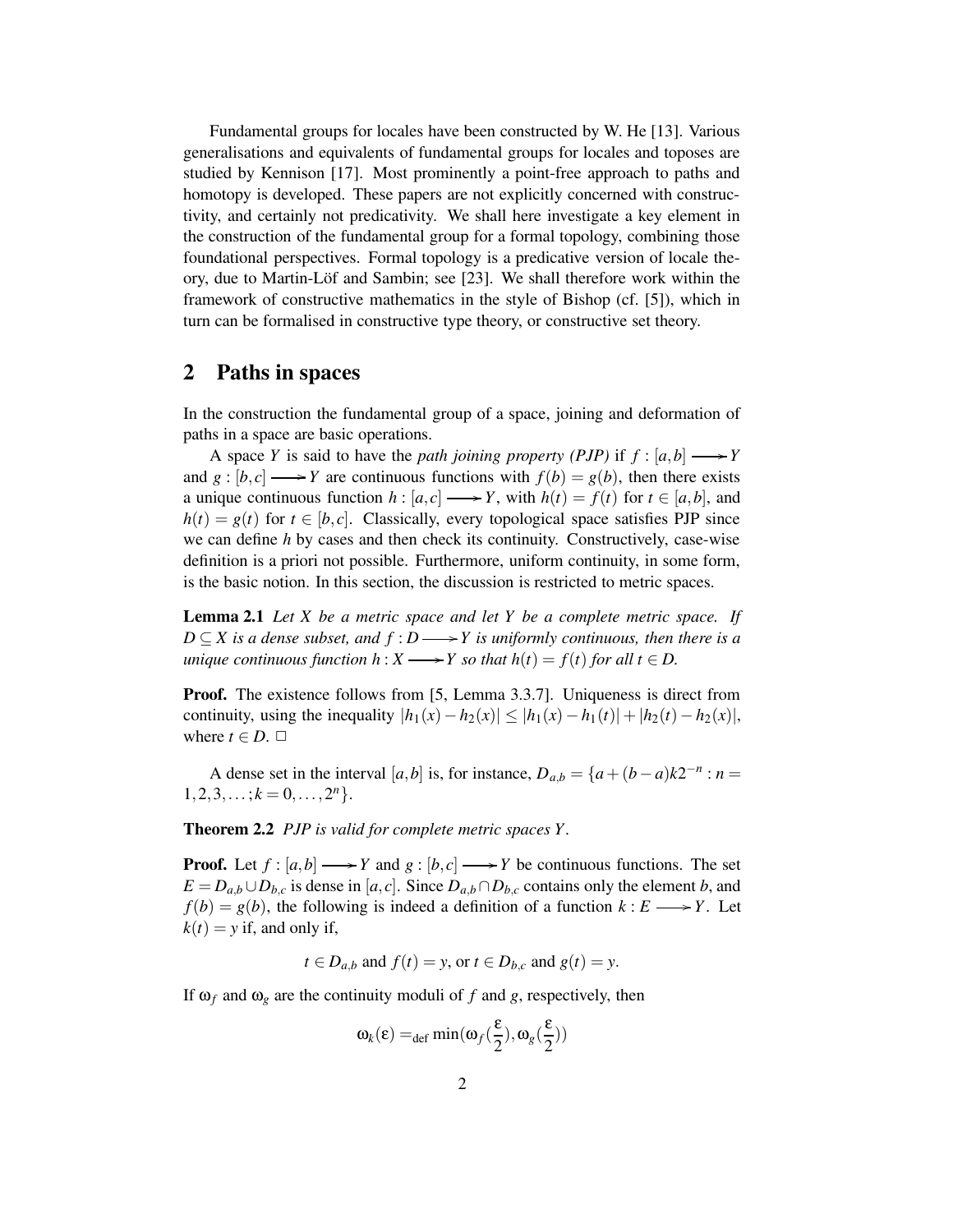is a modulus for *k*. Let *h* be the unique extension of *k* according to Lemma 2.1. Again by this lemma, *h* restricted to [a, b] is f, and *h* restricted to [b, c] is g. It is also the unique such  $h$ .  $\Box$ 

This method fails for general metric spaces.

**Proposition 2.3** *There is a metric space Y, such that if the PJP is valid for Y, then for any real x*

$$
x \le 0 \text{ or } x \ge 0.
$$

**Proof.** Let *Y* be  $[-1,0] \cup [0,1]$  as metric subspace of R, and suppose that PJP is valid for *Y*. Let  $f : [-1,0] \longrightarrow Y$  and  $g : [0,1] \longrightarrow Y$  be inclusion maps. Take *h* : [-1,1] → *Y* to be the unique common extension of those maps, as given by PJP. Thus  $h_{\lbrack[-1,0]} = f$  and  $h_{\lbrack0,1]} = g$ . We show that  $h(x) = x$  for all  $x \in [-1,1]$ . Consider the inclusion  $k: Y \longrightarrow [-1,1]$ , and the composition  $k \circ h : [-1,1] \longrightarrow [-1,1]$ . Now  $(k \circ h)_{[[-1,0]} = k \circ f$ , i.e. the inclusion of  $[-1,0]$  into  $[-1,1]$ , and  $(k \circ h)_{[0,1]} =$  $k \circ g$ , i.e. the inclusion of  $[0,1]$  into  $[-1,1]$ . The identity map  $id_{[-1,1]}$  restricted similarly, gives obviously the same inclusions. By Theorem 2.2 for  $[-1,1]$ , we get *k* ◦ *h* = *id*<sub>[−1,1]</sub>. Thus *h*(*x*) = *k*(*h*(*x*)) = *x* for all *x* ∈ [−1,1]. But *h*(*x*) ∈ *Y*, so for all  $x \in [-1,1],$ 

$$
x \le 0 \text{ or } 0 \le x.
$$

The desired conclusion follows, by noting that for any real *x* it holds that  $x \in$  $[-1,1], x \leq -1/2$  or  $1/2 \leq x. \ \Box$ 

As the conclusion is non-constructive [5], the proposition provides a Brouwerian counterexample to the general validity of PJP.

A continuous deformation of a function into another function is a homotopy [1]. Composition of such two deformations can be regarded as generalised joining operation: It takes two continuous functions  $f : X \times [a,b] \longrightarrow Y$  and  $g : X \times [b,c]$  $\rightarrow$ *Y* which agrees at the edges *b* as:  $f(x,b) = g(x,b)$  for all  $x \in X$ . The operation should then join them by producing a continuous function  $h: X \times [a, c] \longrightarrow Y$  so that *h* agrees with *f* and *g* on  $X \times [a, b]$  respectively  $X \times [b, c]$ . It can be expressed in terms of maps only using a commutative diagram as follows. (This formulation will be useful in Section 3.) A pair of spaces  $(X, Y)$  has the *homotopy joining property* (HJP), if the diagram

$$
X \xrightarrow{\langle 1_X, \hat{b} \rangle} X \times [b, c]
$$
\n
$$
\downarrow \qquad \qquad \downarrow \qquad \qquad \downarrow \qquad \downarrow \qquad \downarrow \qquad \downarrow \qquad \downarrow \qquad \downarrow \qquad \downarrow \qquad \downarrow \qquad \downarrow \qquad \downarrow \qquad \downarrow \qquad \downarrow \qquad \downarrow \qquad \downarrow \qquad \downarrow \qquad \downarrow \qquad \downarrow \qquad \downarrow \qquad \downarrow \qquad \downarrow \qquad \downarrow \qquad \downarrow \qquad \downarrow \qquad \downarrow \qquad \downarrow \qquad \downarrow \qquad \downarrow \qquad \downarrow \qquad \downarrow \qquad \downarrow \qquad \downarrow \qquad \downarrow \qquad \downarrow \qquad \downarrow \qquad \downarrow \qquad \downarrow \qquad \downarrow \qquad \downarrow \qquad \downarrow \qquad \downarrow \qquad \downarrow \qquad \downarrow \qquad \downarrow \qquad \downarrow \qquad \downarrow \qquad \downarrow \qquad \downarrow \qquad \downarrow \qquad \downarrow \qquad \downarrow \qquad \downarrow \qquad \downarrow \qquad \downarrow \qquad \downarrow \qquad \downarrow \qquad \downarrow \qquad \downarrow \qquad \downarrow \qquad \downarrow \qquad \downarrow \qquad \downarrow \qquad \downarrow \qquad \downarrow \qquad \downarrow \qquad \downarrow \qquad \downarrow \qquad \downarrow \qquad \downarrow \qquad \downarrow \qquad \downarrow \qquad \downarrow \qquad \downarrow \qquad \downarrow \qquad \downarrow \qquad \downarrow \qquad \downarrow \qquad \downarrow \qquad \downarrow \qquad \downarrow \qquad \downarrow \qquad \downarrow \qquad \downarrow \qquad \downarrow \qquad \downarrow \qquad \downarrow \qquad \downarrow \qquad \downarrow \qquad \downarrow \qquad \downarrow \qquad \downarrow \qquad \downarrow \qquad \downarrow \qquad \downarrow \qquad \downarrow \qquad \downarrow \qquad \downarrow \qquad \downarrow \qquad \downarrow \qquad \downarrow \qquad \downarrow \qquad \downarrow \qquad \downarrow \qquad \downarrow \qquad \downarrow \qquad \downarrow \qquad \downarrow \qquad \downarrow \qquad \downarrow \qquad \downarrow \qquad \downarrow \qquad \downarrow \qquad \downarrow \qquad \downarrow \qquad \downarrow \qquad \downarrow \qquad \downarrow \qquad \downarrow \qquad \downarrow \q
$$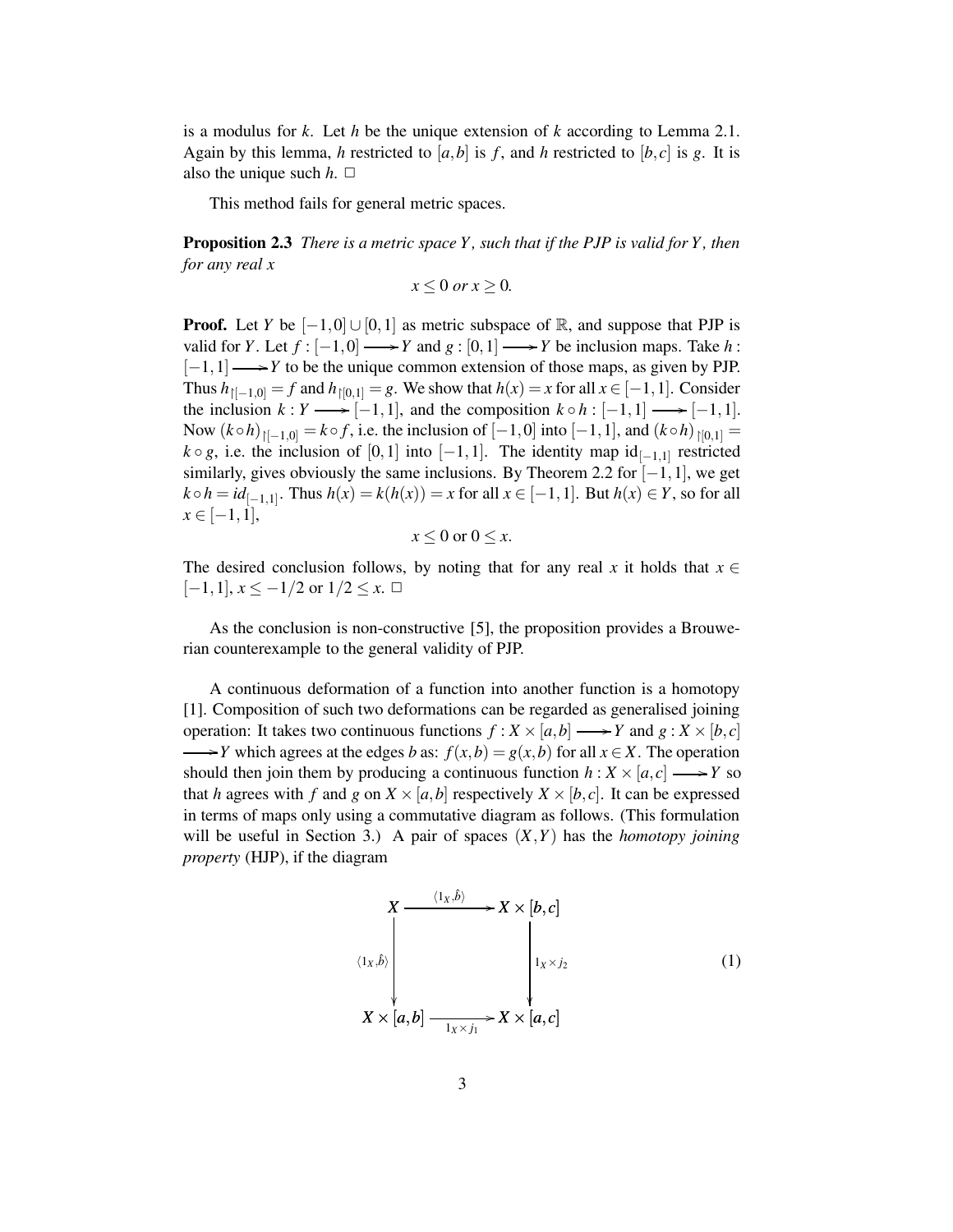commutes, and for any uniformly continuous  $F: X \times [a, b] \longrightarrow Y$  and  $G: X \times [b, c]$  $\longrightarrow$ *Y* with  $F \circ \langle 1_X, \hat{b} \rangle = G \circ \langle 1_X, \hat{b} \rangle$ , there exists a unique uniformly continuous  $H: X \times [a, c] \longrightarrow Y$  so that  $F = H \circ (1_X \times j_1)$  and  $G = H \circ (1_X \times j_2)$ . Here the  $\hat{b}$ 's are constant maps with value *b* on *X*, and the *j*'s are inclusions of intervals. (The case where  $X = 1$  (the one point metric space) is PJP for *Y*.)

**Theorem 2.4** *HJP holds for (X,Y) when X is a metric space and Y is a complete metric space.*

**Proof.** Analogous to Theorem 2.2, using the dense set  $X \times E$  in  $X \times [a, c]$ .  $\Box$ 

Using this theorem it is possible to construct the fundamental group at a point of a complete metric space along standard lines [1]. Only the cases where *X* is a finite, closed interval are needed. HJP is used, in particular, when showing that the homotopy relation is transitive: Suppose that *p* and *q* are homotopic, and that *q* and *r* are homotopic. Then there are uniformly continuous  $F: X \times [0,1] \longrightarrow Y$ and  $G: X \times [1,2] \longrightarrow Y$  so that for all  $x \in X$ 

$$
F(x,0) = p(x)
$$
  $F(x,1) = q(x) = G(x,1)$   $G(x,2) = r(x)$ .

Then HJP gives the desired homotopy  $H : X \times [0,2] \longrightarrow Y$  deforming p into r.

## **3 Formal topology**

In contrast to the negative result of the previous section, the category of formal topologies satisfies HJP for all pairs of spaces  $(X, Y)$ . Equivalently, it can be stated as: the diagram (1) is a pushout in this category, for every object *X*. This main result in shown in Section 4. In Section 3.1 we review of some of the basics of formal topology. Sections 3.2-3.4 prepares for the main result.

#### **3.1 Basic definitions and results**

**Definition 3.1** A *formal topology* consists of a pre-order  $X = (X, \leq)$  of *basic open neighbourhoods* and  $\triangleleft \subset X \times P(X)$ , the *covering relation*, satisfying the four *covering conditions*

$$
(Ref) \quad a \in U \Longrightarrow a \triangleleft U,
$$

- $(Tra)$   $a \triangleleft U, U \triangleleft V \Longrightarrow a \triangleleft V,$
- $(Loc)$   $a \triangleleft U$ ,  $a \triangleleft V \Longrightarrow a \triangleleft U \subset \bigcap V \subset$ ,

$$
(Ext) \quad a \le b \Longrightarrow a \triangleleft \{b\}.
$$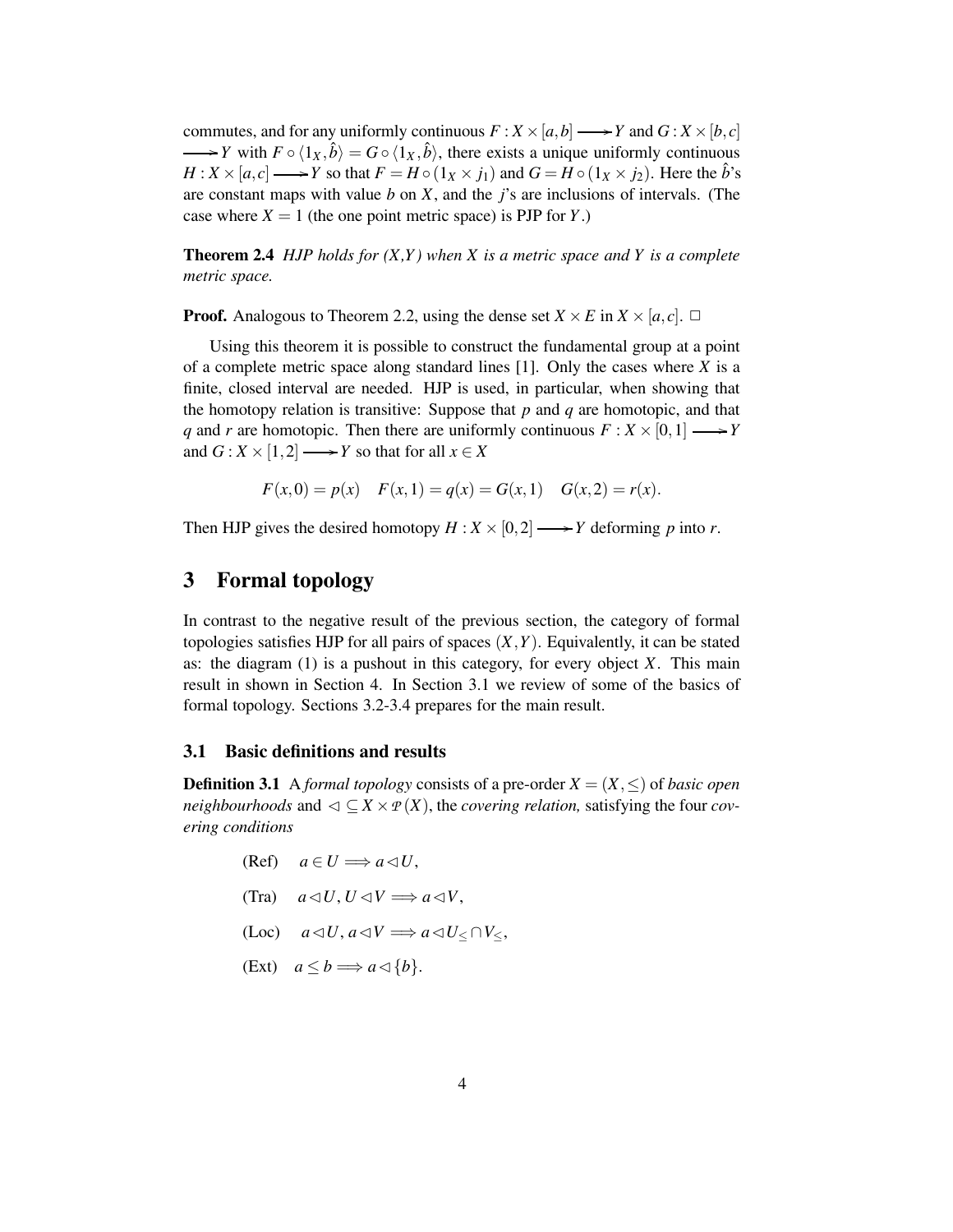Here  $U \triangleleft V \Leftrightarrow_{def} (\forall a \in U) a \triangleleft V$ , and moreover,  $Z_{<} =_{def} \{x \in X : (\exists z \in X) x \leq z\}$ is the *down-closure* of *Z*. Furthermore we require that the cover relation is *setpresented,* in the sense that there is a family  $\{C(a,i)\}_{i\in I(a)}$  of subsets of *X* so that

$$
a \triangleleft U \Longleftrightarrow (\exists i \in I(a)) C(a, i) \subseteq U.
$$

We write the components of a formal space *X* as  $(X, \leq_X, \leq_X, C_X)$ , often omitting the set-presentation  $C_X$ .

Define the mutual cover relation  $U \sim V$  to hold iff  $U \lhd V$  and  $V \lhd U$ . Let  $Z_{\lhd} = \{x \in X : x \lhd Z\}$ . A subset  $Z \subseteq X$  is *saturated* if  $Z_{\lhd} = Z$ . The saturated subsets corresponds to elements in the associated locale. They may always be represented by subsets up to mutual covering, since  $U \sim U_{\leq 1}$ . Any subset represents an open set in this way. A subset  $Z \subseteq X$  is *down-closed* if  $Z \subseteq Z$ .

A pair  $(a, U)$ , where  $a \in X$  and  $U \subseteq X$ , is called a *covering axiom*. A formal topology *X* is *generated by a family of covering axioms*  $(a_i, U_i)$   $(i \in I)$ , if  $\lhd_x$  is the smallest relation satisfying covering conditions and the axioms

$$
a_i \lhd_X U_i \quad (i \in I).
$$

From the set-presentation of a formal topology *X* one can obtain a generating family of covering axioms  $(b_j, V_j)_{j \in J}$  for *X* as follows. Let  $J = \{(a,i) : a \in X, i \in$  $I_X(a)$ } and put  $b_{(a,i)} = a$ ,  $V_{(a,i)} = C_X(a,i)$ . Conversely, one can show (see e.g. [22]) that if  $X$  satisfies axioms (Ref), (Tra), (Loc) and (Ext) and is generated by a set-indexed family of covering axioms, then  $X$  is a formal topology. It is often easier to exhibit a set of covering axioms, than a set-presentation.

#### **3.1.1 Points**

A *point* of *X* is a non-void subset  $\alpha \subseteq S$  which is

- (Fil)  $\leq$ -filtering, i.e. for  $a, b \in \alpha$ , there is  $c \in \alpha$  with  $c \leq a$  and  $c \leq b$ ,
- (Spl) such that  $\alpha$  contains a neighbourhood from *U*, whenever  $a \triangleleft U$  and  $a \in \alpha$ . (This is often expressed as: "a point splits any cover").

There is an apparent quantification over all subsets *U* of *X* in the splitting condition. However, since  $X$  is set-presented, it can be replaced by quantification over the set-indexed family  $\{C_X(a,i)\}_{i \in I(a)}$ . The points of a formal topology *X* form then a class Pt(*x*), which, under certain conditions, is a set. For  $a \in X$ , let  $a^*$  denote the subclass of points in *X* satisfying  $a \in \alpha$ . For a subset  $U \subseteq X$ , let  $U^*$  denote the union of all the subclasses  $a^*$  for  $a \in U$ .

**Lemma 3.2** *The formal covers of X refine the point-wise covers:*

$$
a \triangleleft_{X} U \Longrightarrow a^* \subseteq \cup U^*.\quad \Box
$$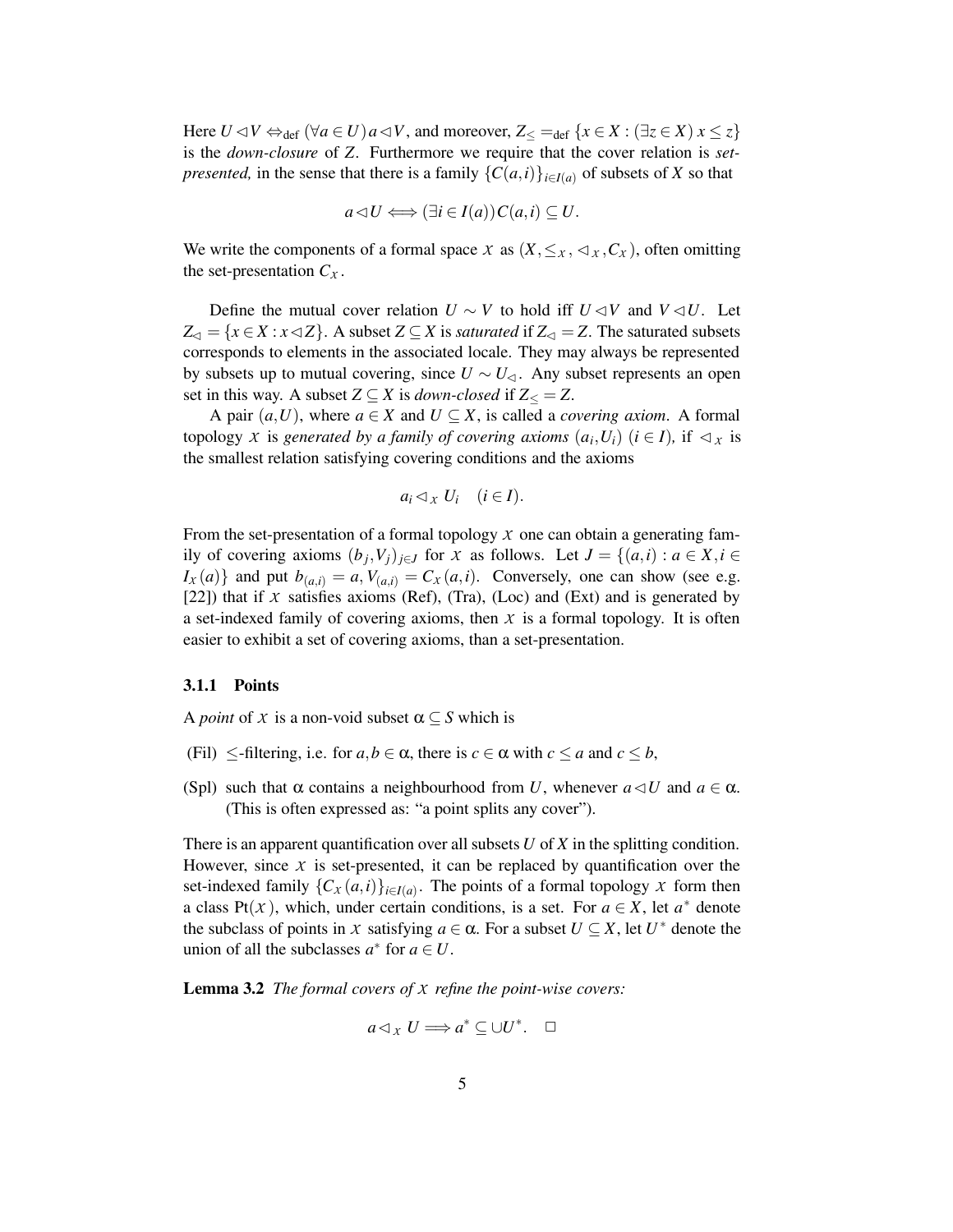The converse implication is not true in general, and this explains why results like the Heine-Borel Theorem are possible to prove in this setting. We say the covers of formal topology *X* are *order conservative*, if  $a \leq x$  *b* whenever  $a \triangleleft x$  {*b*}. The covers are *point-wise order conservative* if  $a^* \subseteq b^*$  implies  $a \leq x$  *b*. In view of Lemma 3.2 the latter is a stronger property.

#### **3.1.2 Continuous morphisms**

Let  $S = (S, \leq, \leq)$  and  $T = (T, \leq', \leq')$  be formal topologies. A relation  $F \subseteq S \times T$ is a *continuous* mapping  $S \longrightarrow T$  if

- $(A1)$   $aFb, b \triangleleft' V \Longrightarrow a \triangleleft F^{-1}V,$
- (A2)  $a \triangleleft U$ ,  $xFb$  for all  $x \in U \Longrightarrow aFb$ ,
- (A3)  $S \lhd F^{-1}T$ ,
- (A4)  $aFb, aFc \Longrightarrow a \triangleleft F^{-1}(b_{\leq'} \cap c_{\leq'}).$

Here  $F^{-1}Z = \{x \in S : (\exists y \in Z) \times Ry\}$  and  $z \leq 0$  is  $\{z\} \leq 0$ . It is possible to replace the quantifications over the subsets  $U$  and  $V$ , with quantification over the setpresentations of *S* and *T* respectively.

Some equivalent versions of the above axioms are

$$
(A1') b \triangleleft' V \Longrightarrow F^{-1}b \triangleleft F^{-1}V,
$$

$$
(A2')\ \ a \triangleleft F^{-1}b \Longrightarrow aFb,
$$

 $(A4')$   $F^{-1}U \cap F^{-1}V \triangleleft F^{-1}(U_{\leq'} \cap V_{\leq'}).$ 

We have for any continuous *F* that  $F^{-1}U \triangleleft F^{-1}V$ , if  $U \triangleleft V$ . Hence  $F^{-1}U \sim$ *F*<sup>-1</sup>*V* whenever *U* ∼'*V*. Also by (A1)  $F^{-1}(U_{\lhd})$  ∼  $F^{-1}U$ . By (A2) it follows that each  $F^{-1}Z$  is down-closed.

Each continuous mapping induces a point function  $f = Pt(F)$  given by

$$
\alpha \mapsto \{b : (\exists a \in \alpha) F(a, b)\} : \text{Pt}(\mathcal{S}) \longrightarrow \text{Pt}(\mathcal{T})
$$

and which satisfies:  $aFb \Rightarrow f[a^*] \subseteq b^*$ .

Composition of two continuous morphisms  $F: X \longrightarrow Y$  and  $G: Y \longrightarrow Z$  is given as follows

$$
a(G \circ F)c \Longleftrightarrow a \triangleleft_{x} F^{-1}[G^{-1}(c)].
$$

The one-point formal topology is the terminal object in the category of formal topologies. It is constructed as  $\mathbf{1} = (\{*\}, \leq_1, \leq_1)$ , where  $* \leq_1 *$  and  $a \triangleleft_1 U$  iff U is inhabited. The terminal map  $\mathsf{l}_{\gamma}$  from  $\gamma$  to **1** is defined by letting the relation  $y!_{\gamma}$  *a* be true for all *y* and *a*.

Now any point  $\alpha \in Pt(X)$  in a formal topology, gives a unique morphism  $F_{\alpha}$ : **1**  $\longrightarrow x$ , which is given by

$$
a F_{\alpha} x \Longleftrightarrow x \in \alpha.
$$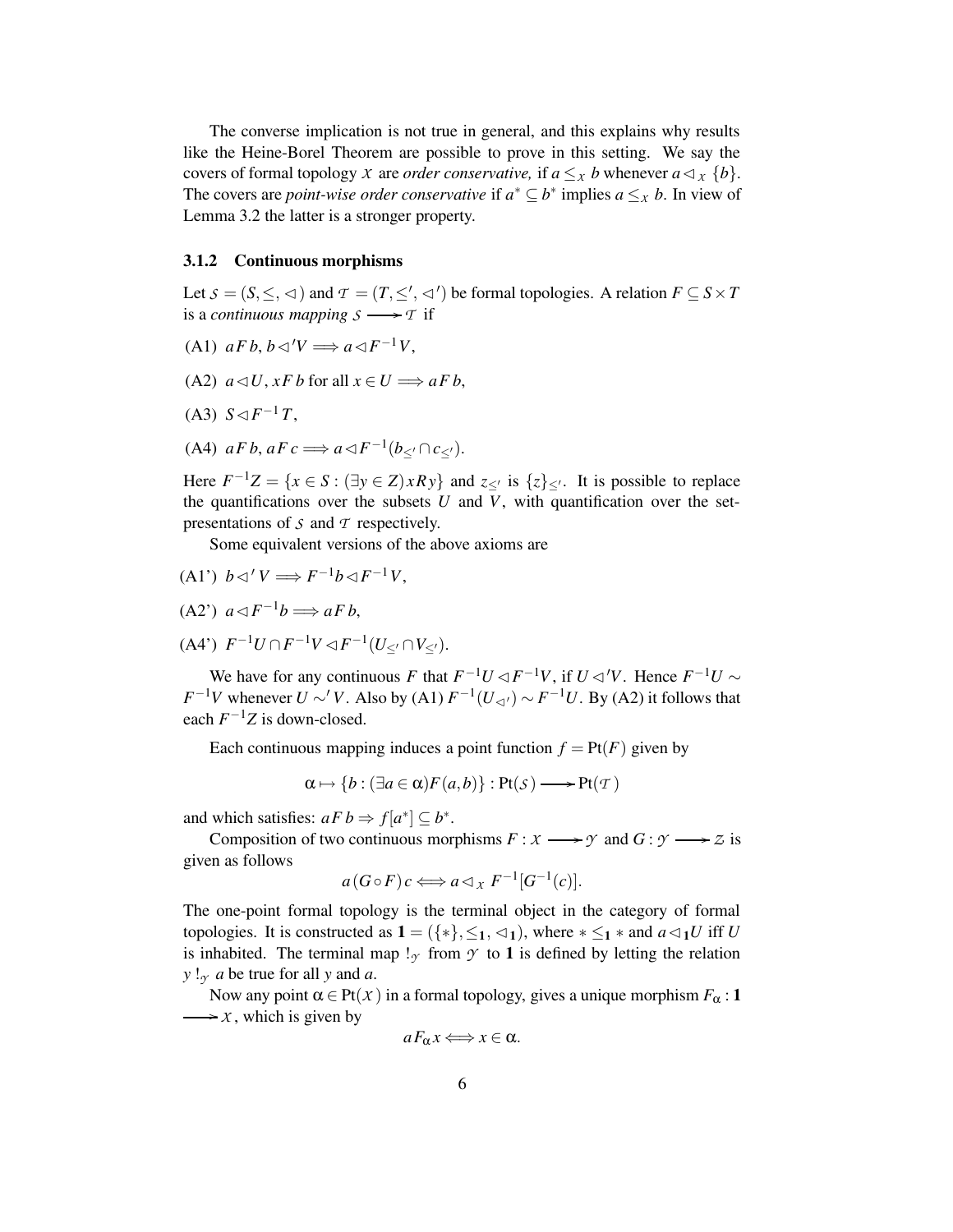A map  $\hat{\alpha}: \mathcal{Z} \longrightarrow \mathcal{X}$  which is constant  $\alpha$  is defined by the composition  $F_{\alpha} \circ !_{\mathcal{Z}}$ . More explicitly, the map is given by the relation

$$
z \hat{\alpha} x \Longleftrightarrow z \triangleleft z \{ u \in Z : x \in \alpha \}.
$$

In particular, if *z* is covered by the empty set, then  $z \hat{\alpha} x$  holds for any *x*.

#### **3.2 Closed subspaces**

Let  $X = (X, \leq, \leq)$  be a formal topology. A subset  $U \subseteq X$  defines an open set in the topology. It also defines a *closed subspace* by its formal complement as follows. Let  $X - U = (X, \leq, \triangleleft')$  where

$$
a \triangleleft' V \Longleftrightarrow a \triangleleft U \cup V.
$$

(Note that  $\lhd'$  is generated by the covering axioms for  $\lhd$  and the pairs  $(a, \theta)$  for  $a \triangleleft U$ .) By the definition of  $\triangleleft'$  we see that

$$
X - U = X - (U_{\leq})
$$
\n<sup>(2)</sup>

**Proposition 3.3** *Let*  $X$  *be a formal topology. For*  $S \subseteq X$ *, we have* 

 $\alpha \in \text{Pt}(X-S) \Longleftrightarrow \alpha \in \text{Pt}(X) \text{ and } \alpha \notin S^*.$ 

We shall consider inclusion mappings between closed subspaces of a formal topology *X*. For subsets *V* ⊆ *U* ⊆ *X*, let  $E_{U,V}$  :  $X - U$  →  $X - V$  be defined by

$$
xE_{U,V}y \Longleftrightarrow_{\text{def}} x \triangleleft_{(x-U)} \{y\}.
$$

The right hand side is thus equivalent to  $x \triangleleft x$ ,  $U \cup \{y\}$ . Each such morphism is a monomorphism in the category of formal topologies. Furthermore it follows that

$$
E_{V,W} \circ E_{U,V} = E_{U,W} \tag{3}
$$

for  $W \subseteq V \subseteq U \subseteq X$ . We shall write  $E_U$  for  $E_{U, \emptyset} : (x - U) \longrightarrow x$ . Note that

$$
E_{U,V} = E_{U_{\lhd},V_{\lhd}}.\tag{4}
$$

#### **3.2.1 A glueing theorem**

We generalise slightly the glueing theorem from [20] (there stated without proof).

**Theorem 3.4** *Let X be a formal topology. Let I be a finite index set, and suppose* that  $U_i \subseteq X$  is saturated for each  $i \in I$ . Suppose that  $F_i : (x - U_i) \longrightarrow y$ ,  $i \in I$ , are *continuous morphisms such that for all*  $i, j \in I$ ,

$$
F_i \circ E_{U_{ij},U_i} = F_j \circ E_{U_{ij},U_j} \tag{5}
$$

where  $U_{ij} = U_i \cup U_j$ . Let  $W = \bigcap_{i \in I} U_i$ . Then there is a unique  $F : (X - W) \longrightarrow Y$ *such that*

$$
F \circ E_{U_i, W} = F_i \tag{6}
$$

*for all*  $i \in I$ .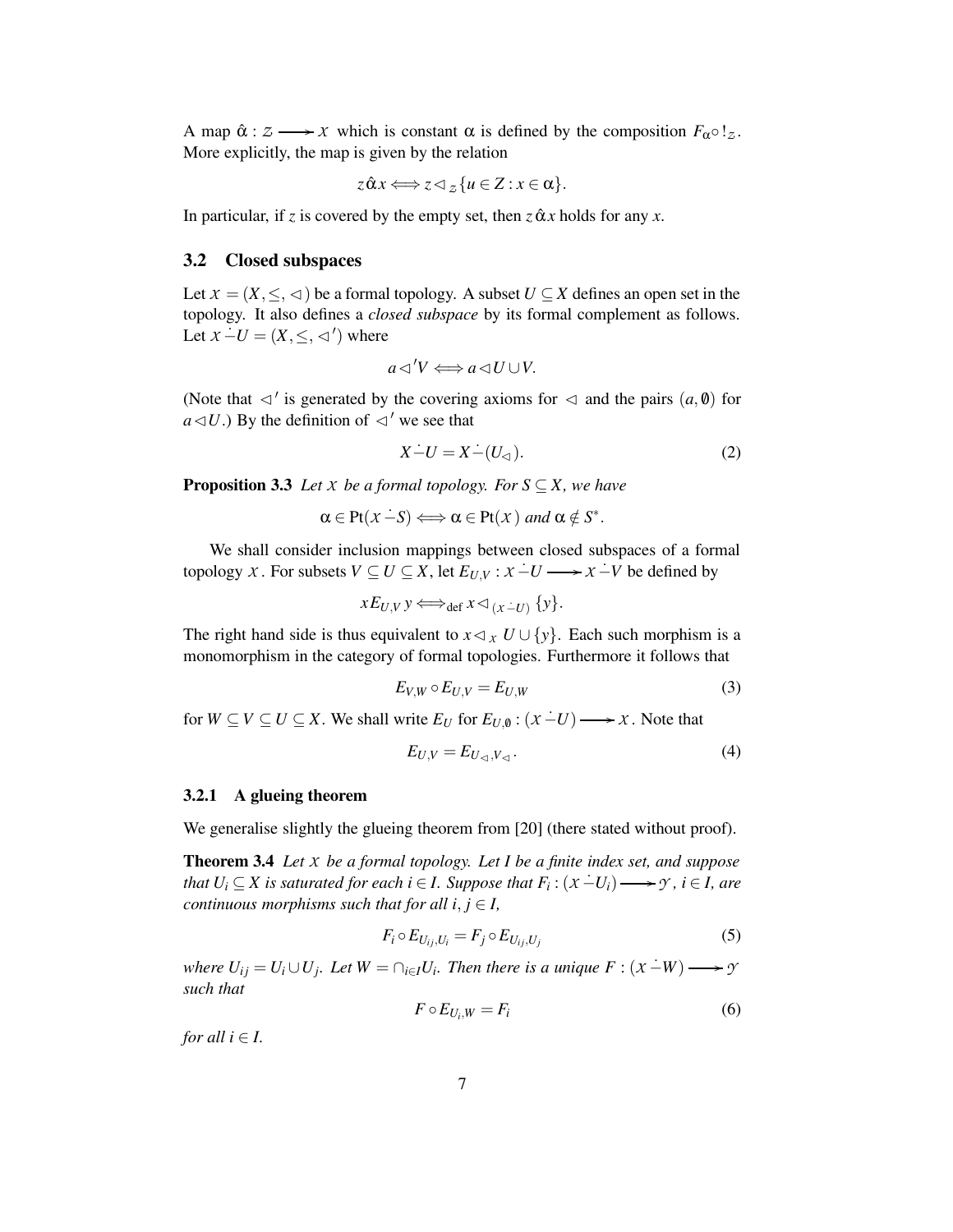**Proof.** Note that (5) can be read as an equivalence

$$
a \triangleleft_X U_j \cup F_i^{-1}b \Longleftrightarrow a \triangleleft_X U_i \cup F_j^{-1}b,\tag{7}
$$

since  $U_k \subseteq F_k^{-1}b$ . Since  $U_i$  is saturated, it is down-closed as well. This property is used frequently when applying the localisation axiom (Loc).

We show uniqueness first, which gives an explicit definition of *F*. Suppose that *F* satisfies (6). Then for any  $i \in I$ , by expanding definitions and using transitivity,

$$
a \triangleleft_X U_i \cup F^{-1}b \Longleftrightarrow a \triangleleft_X U_i \cup E_{U_i,W}^{-1} F^{-1}b \Longleftrightarrow a F_i b. \tag{8}
$$

Since saturated subsets are down-closed we can use localisation to obtain

$$
a \triangleleft_{X} \bigcap_{i \in I} (U_i \cup F^{-1}b) \Longleftrightarrow (\forall i \in I) \ aF_i b. \tag{9}
$$

Note that finiteness of *I* is essential here. Now

$$
\bigcap_{i\in I}(U_i\cup F^{-1}b)=(\bigcap_{i\in I}U_i)\cup F^{-1}b=W\cup F^{-1}b,
$$

so the left hand side of (9) is equivalent to *aF b*. Thus we have

$$
aFb \Longleftrightarrow (\forall i \in I) aF_i b
$$

which is an explicit definition of *F*, which is therefore uniquely determined.

Suppose now that  $F$  is given by this explicit definition. We show that it satisfies (6) and is continuous. To show (6), note first that we have by the definition of  $\circ$ 

$$
a F \circ E_{U_i, W} b \Longleftrightarrow a \triangleleft_X U_i \cup F^{-1} b. \tag{10}
$$

Since  $F \subseteq F_i$ , its right hand side implies  $a \triangleleft x$ ,  $U_i \cup F_i^{-1}b$ , that is  $aF_i b$ . Thus we have  $F \circ E_{U_i,W} \subseteq F_i$ . To show the reverse inclusion, suppose that  $aF_i b$ . From (7) we get, for any *j*, that  $a \triangleleft x$ ,  $U_i \cup F_j^{-1}b$ . Then applying localisation,

$$
a \triangleleft_{X} U_{i} \cup \bigcap_{j \in I} F_{j}^{-1}b.
$$

But  $\bigcap_{j\in I} F_j^{-1}b = F^{-1}b$ , by definition of *F*, so this gives, via (10),  $aF \circ E_{U_i,W} b$ . This proves (6).

Finally, we show that  $F$  is continuous. The following lemma is then used.

**Lemma 3.5** *Suppose that*  $a \triangleleft_x U_i \cup F_i^{-1}V$ , for every  $i \in I$ . Then  $a \triangleleft_x W \cup F^{-1}V$ .

**Proof.** By localisation, we have

$$
a \triangleleft_{x} \bigcap_{i \in I} (U_i \cup F_i^{-1}V).
$$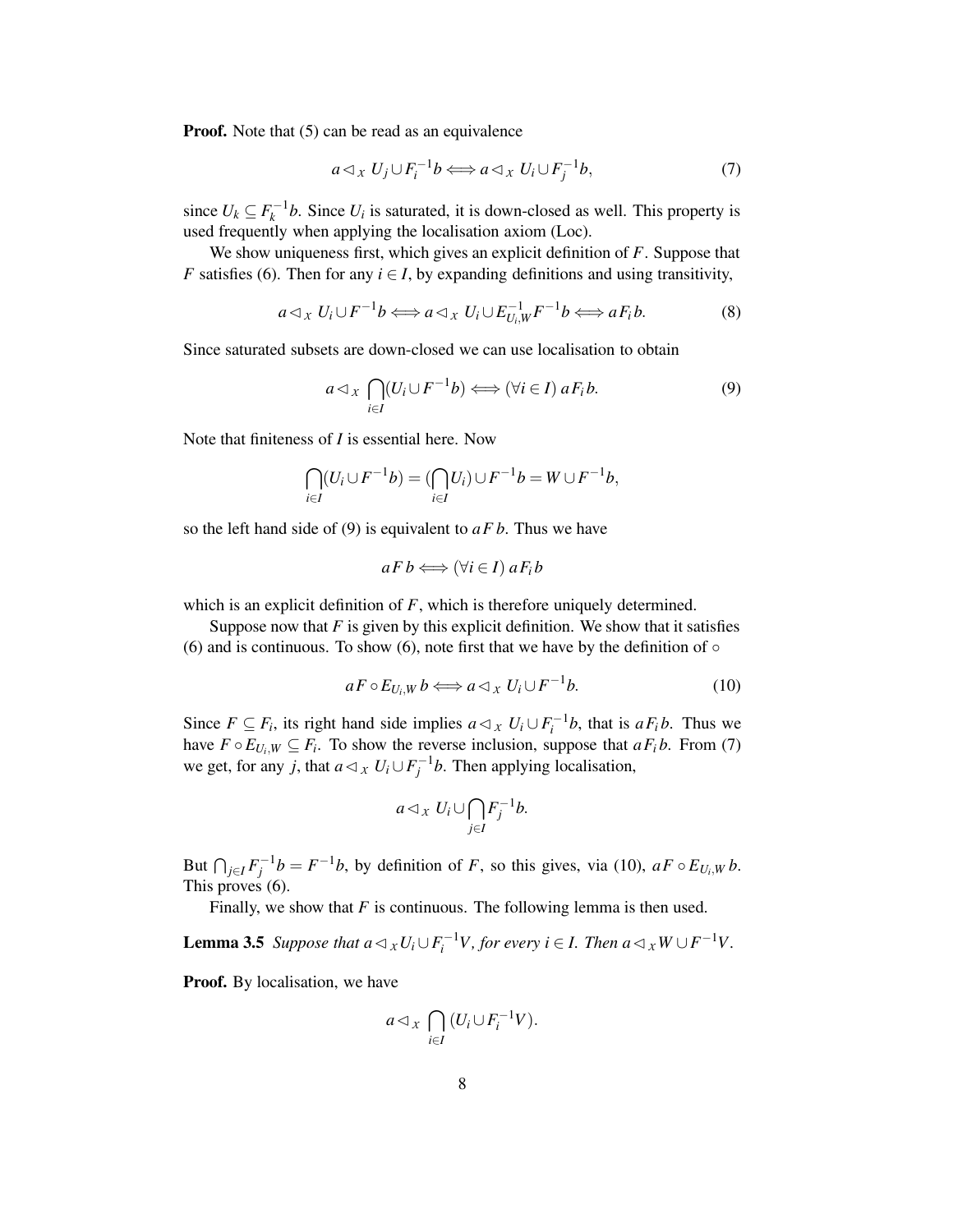Let x be an element in the right hand side. Using that  $I$  is finite, there are only two cases to consider:

*Case 1:* If  $x \in U_i$  for all *i*, we have  $x \in \bigcap_{j \in I} U_j = W$ , and, trivially,  $x \triangleleft x \mid W \cup Y$  $F^{-1}V$ .

*Case* 2: If  $x \in F_i^{-1}V$ , for some *i*, then *V* is inhabited and thus  $U_j \subseteq F_j^{-1}V$  for any *j*, which implies that  $x \in \bigcap_{j \in I} F_j^{-1}V$ . Hence there are  $b_j \in V$ ,  $j \in J$ , so that *xF*<sup>*j*</sup> $b$ <sup>*j*</sup> for each *j* ∈ *J*. Fix *j* ∈ *J*. Using (7) it follows from *xF*<sup>*j*</sup> $b$ <sub>*j*</sub>, that for any *k*,  $x \triangleleft_{x} U_j \cup F_k^{-1} b_j$ . Thus by localization, and the definition of *F*,

$$
x \triangleleft_{x} U_{j} \cup \bigcap_{k \in I} F_{k}^{-1} b_{j} = U_{j} \cup F^{-1} b_{j} \subseteq U_{j} \cup F^{-1} V
$$

Again by localisation, we obtain  $a \triangleleft_x (\bigcap_{j \in I} U_j) \cup F^{-1}V = W \cup F^{-1}V$  as desired.  $\Box$ 

Using this lemma the conditions  $(A1) - (A4)$  for continuity are now straightforward to check. This finishes the proof of the glueing theorem.  $\Box$ 

The theorem now gives the following corollary which appeared in [20].

**Corollary 3.6** *Let*  $\gamma$  *be a formal topology and suppose that*  $U_1, U_2 \subseteq Y$  *are saturated subsets. Write*  $V = U_1 \cup U_2$  *and*  $W = U_1 \cap U_2$ *. Then the following diagram is a pushout*



**Proof.** By (3) it follows that the diagram commutes. The pushout property is a direct consequence of Theorem 3.4 for  $I = \{1, 2\}$ .  $\Box$ 

We use this result to prove HJP for formal topology in Section 4.

#### **3.3 Formal reals**

The basic neighbourhoods of the formal reals  $\mathcal{R}$  are  $R = \{(a, b) \in \mathbb{Q}^2 : a < b\}$  given the inclusion order (as intervals), denoted by  $\leq_{\mathcal{R}}$ . The cover  $\lhd_{\mathcal{R}}$  is generated by

- (G1)  $(a,b) \lhd \{(a',b'): a < a' < b' < b\}$  for all  $a < b$ ,
- (G2)  $(a,b) \triangleleft \{ (a,c), (d,b) \}$  for all  $a < d < c < b$ .

This means that  $\lhd_R$  is the smallest covering relation satisfying (G1) and (G2). The set of points  $Pf(\mathcal{R})$  form a structure isomorphic to the Cauchy reals R. The order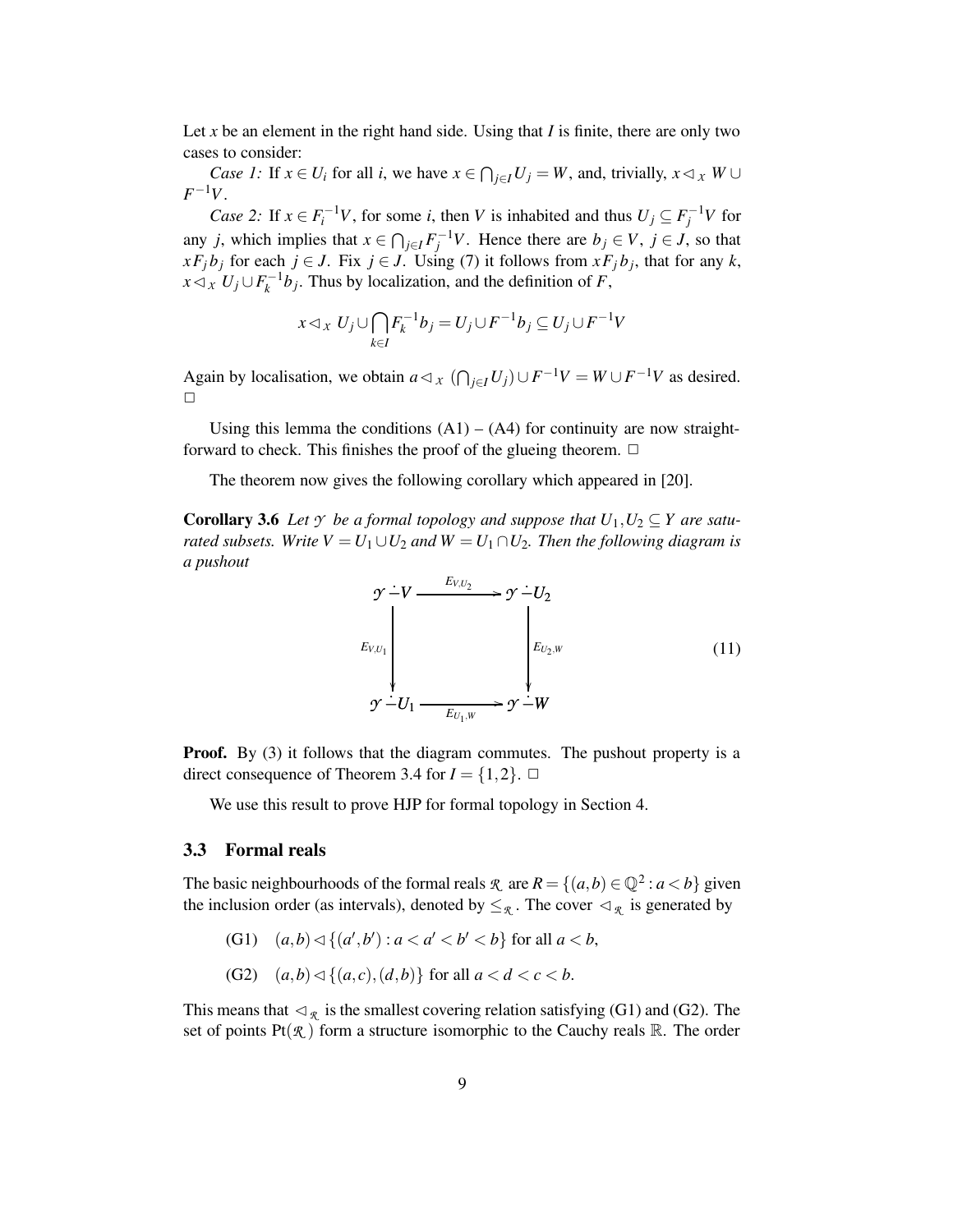relation of points is given by  $\alpha < \beta$  iff  $b < c$  for some  $(a, b) \in \alpha$  and  $(c, d) \in \beta$ . Define  $\alpha \leq \beta$  iff  $\neg(\beta < \alpha)$ . The latter is equivalent to:  $b \leq c$  for all  $(a, b) \in \alpha$  and  $(c,d) \in \mathcal{B}$ .

For a rational  $q \in \mathbb{Q}$  define the corresponding real by  $\check{q} = \{(a, b) \in R : a < q < q\}$ *b*}. We write  $\check{q}$  as  $q$  when no confusion can arise. It is easily seen that  $(a,d)^* \subseteq$  $(c,d)^*$  implies  $(a,b) \leq (c,d)$ . By Lemma 3.2 its follows that  $\mathcal R$  is point-wise order conservative.

The following may be regarded as a point-free version of the trichotomy principle for real numbers.

**Theorem 3.7** *For any point* β *of the formal reals R let*

$$
T_{\beta} = \{(a,b) \in R : b < \beta \text{ or } (a,b) \in \beta \text{ or } \beta < a\}.
$$

*Then for any*  $U \subseteq R$  *we have* 

$$
U\sim_{\mathcal R} U_{\leq}\cap T_{\beta}.
$$

**Proof.** The covering  $U \leq \bigcap T_\beta \lhd_R U$  is clear by the axioms (Tra) and (Ext). To prove the converse covering, suppose that  $(a, b) \in U$ . Then it suffices by axiom (G1) to show  $(c,d) \triangleleft_{\mathcal{R}} U \leq \cap T_{\beta}$  for any  $a < c < d < b$ . For any such  $c, d$  we have  $\beta < c$  or *a* < β. In the former case,  $(c,d) \in U$ <sub>≤</sub> ∩ *T*<sub>β</sub>, so suppose *a* < β. Comparing *d*,*b* to β we get *d* < β, in which case  $(c,d) \in U \le \cap T_{\beta}$ , or we get β < *b*. In the latter case we have  $(a,b) \in U < \cap T_B$ , so in particular  $(c,d) \lhd U < \cap T_B$ .  $\Box$ 

Somewhat surprisingly the following needs a proof.

**Lemma** 3.8 *Let X be a formal topology. Let*  $\beta \in Pt(R_1)$ *. Then*  $\hat{\beta}$  *is the unique continuous map*  $X \rightarrow [\beta, \beta]$ *.* 

**Proof.** The proof that  $\hat{\beta}$  is a continuous map  $X \rightarrow [\beta, \beta]$  is left to the reader. Suppose now that  $F : \mathcal{X} \longrightarrow [\beta, \beta]$  is another continuous map. For any  $I \in \beta$ , we have  $R \triangleleft_{[\beta,\beta]} I$ , and hence  $F^{-1}R \triangleleft_{[\beta,\beta]} F^{-1}I$ . Thus for any  $u \in R$ , we have, using (A3) for  $\ddot{F}$ ,  $\dot{u} \triangleleft_{[\beta,\beta]} F^{-1}I$ , i.e.  $u \dot{F} I$ . It has been shown that for any *I*,

$$
\{u \in R : I \in \beta\} \subseteq \{u \in R : u \in I\} = F^{-1}I. \tag{12}
$$

Suppose  $x \hat{\beta} I$ , i.e.  $x \triangleleft x$  { $u \in R : I \in \beta$ }. Hence  $x F I$ , by (12). This proves  $\hat{\beta} \subseteq F$ . To prove  $F \subseteq \hat{\beta}$ , suppose that *xF I*. By Theorem 3.7,

$$
I \sim_{\mathcal{R}} I_{\leq} \cap T_{\beta}.
$$

Thus  $x \lhd_x F^{-1}(I_{\leq} \cap T_{\beta})$ . Take any  $u \in F^{-1}(I_{\leq} \cap T_{\beta})$ . It suffices to prove  $u \hat{\beta} I$ . For some  $J = (a, b) \leq I$  we have  $J \in T_\beta$  and  $u \in J$ . There are three cases: (i)  $b < \beta$ , (ii)  $β < a$  and (iii)  $a < β < b$ . For (i) we get  $J \triangleleft_{[β,β]}$ **0**, so

$$
u \lhd_X F^{-1}J \lhd_X F^{-1} \emptyset = \emptyset = \{v \in R : J \in \beta\},\
$$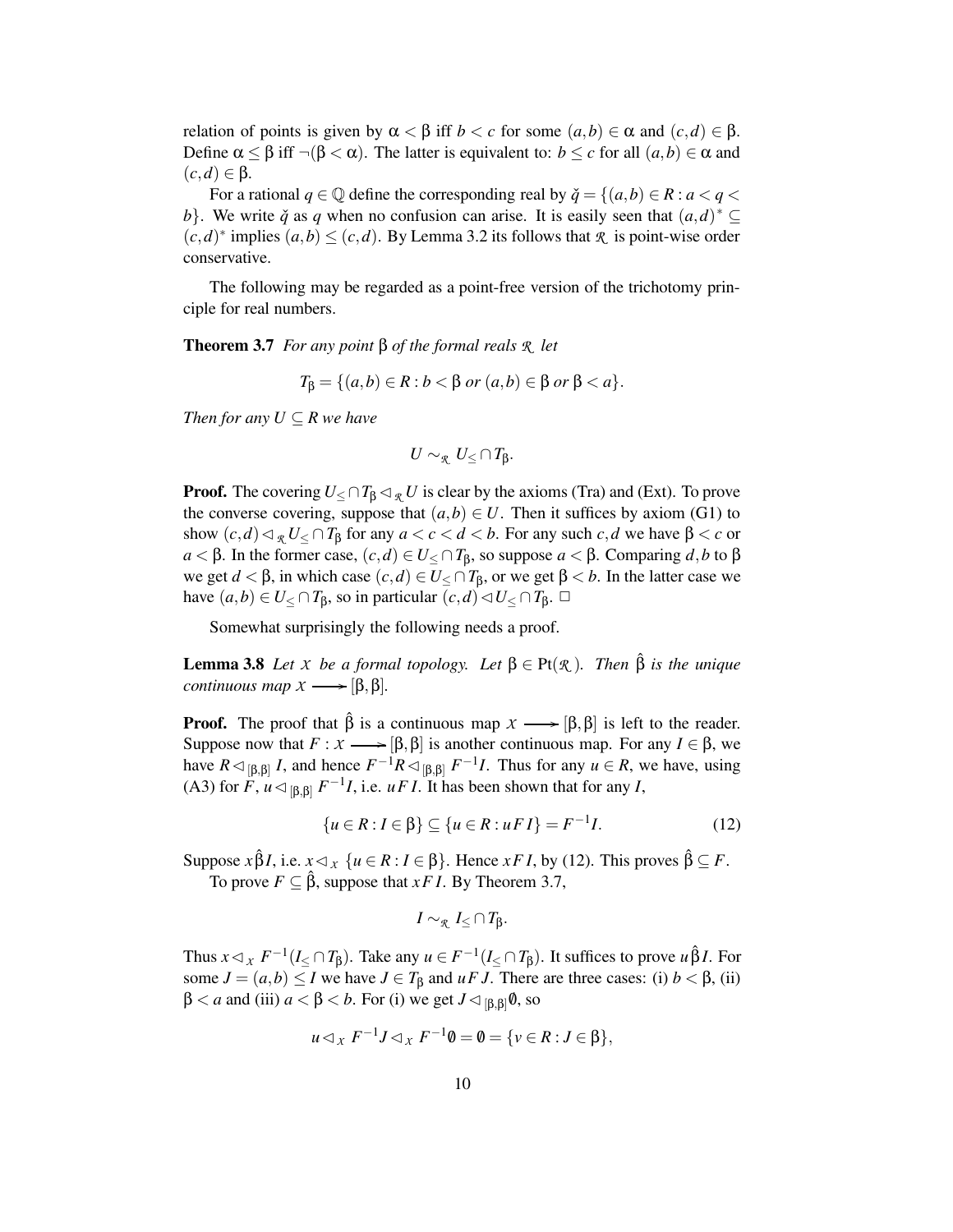i.e. *u* $\hat{\beta}J$ . Case (ii) is symmetric and yields *u* $\hat{\beta}J$  as well. In case (iii),  $J \in \beta$ , so *u* $\hat{\beta}J$ is immediate. Thus in all cases  $u \hat{\beta} J$ . This shows

$$
F^{-1}(I_{\leq} \cap T_{\beta}) \subseteq \hat{\beta}^{-1}(I_{\leq} \cap T_{\beta}),
$$

and therefore by transitivity  $x \lhd x$   $\hat{\beta}^{-1}(I \le \cap T_{\beta})$ . Again using  $I \sim_{\mathcal{R}} I \le \cap T_{\beta}$ , we get  $x \triangleleft_{X} \hat{\beta}^{-1}(I)$ , i.e.  $x \hat{\beta} I$ . This shows  $F \subseteq \hat{\beta}$ .  $\Box$ 

#### **3.4 Product topologies**

We recall the construction of the product of two formal topologies  $X_1 = (X_1, \leq_1)$  $(x, \leq_1)$  and  $x_2 = (X_2, \leq_2, \leq_2)$ . The product is  $x = (X_1 \times X_2, \leq, \leq)$  where  $(x_1, x_2) \leq$  $(y_1, y_2)$  iff  $x_1 \leq_1 y_1$  and  $x_2 \leq y_2$ , and where  $\lhd$  is the least cover relation so that

(P1)  $x_1 \triangleleft_1 U$  implies  $(x_1, x_2) \triangleleft U \times \{x_2\}$ 

(P2)  $x_2 \leq 2V$  implies  $(x_1, x_2) \leq \{x_1\} \times V$ .

The projections  $P_1: X \longrightarrow X_1$  and  $P_2: X \longrightarrow X_2$  are given by

$$
(x_1,x_2)P_1u \Leftrightarrow (x_1,x_2) \triangleleft \{u\} \times X_2
$$
  

$$
(x_1,x_2)P_2v \Leftrightarrow (x_1,x_2) \triangleleft X_1 \times \{v\}.
$$

If  $F: Z \longrightarrow X_1$  and  $G: Z \longrightarrow X_2$  are continuous, then  $\langle F, G \rangle: Z \longrightarrow X$  given by

$$
z \langle F, G \rangle (x_1, x_2) \Longleftrightarrow_{\text{def}} z F x_1 \text{ and } z G x_2
$$

is the unique continuous map  $Z \longrightarrow X$  such that  $P_1 \circ \langle F, G \rangle = F$  and  $P_2 \circ \langle F, G \rangle =$ *G*. For  $H_1: Z_1 \longrightarrow X_1$  and  $H_2: Z_2 \longrightarrow X_2$  we write as usual  $H_1 \times H_2$  for  $\langle H_1 \circ H_2 \rangle$  $P_1, H_2 \circ P_2$ . The following lemma is easily proved by induction on the covers of the products.

**Lemma 3.9** *Let*  $X_1$  *and*  $X_2$  *be formal topologies. Suppose that*  $(x_1, x_2) \triangleleft_{X_1 \times X_2} W$ .

- *(i) If*  $x_2 \in \beta$  *and*  $\beta \in Pt(X_2)$ *, then*  $x_1 \lhd x_1$  {*y*<sub>1</sub> ∈ *X*<sub>1</sub> : (∃*y*<sub>2</sub> ∈  $\beta$ )(*y*<sub>1</sub>, *y*<sub>2</sub>) ∈ *W*}.
- *(ii) If*  $x_1 \in \alpha$  *and*  $\alpha \in \text{Pt}(X_1)$ *, then*  $x_2 \lhd_{X_2} \{y_2 \in X_2 : (\exists y_1 \in \alpha)(y_1, y_2) \in W\}$ *.*

In particular, if  $(x_1, x_2)P_1y$  and  $x_2$  belongs to some point of  $x_2$ , then  $x_1 \triangleleft x_1 y$ . On the other hand, if  $(x_1, x_2)P_2y$  and  $x_1$  belongs to some point of  $x_1$ , then  $x_2 \triangleleft x_2$  y.

**Corollary** 3.10 *Let*  $X_1$  *and*  $X_2$  *be order conservative formal topologies, where every neighbourhood contains a point. Then the projection*  $P_k: X_1 \times X_2 \longrightarrow X_k$ *satisfies*

$$
(x_1,x_2)P_ky \Longleftrightarrow x_k\leq y.
$$

Using Lemma 3.9 it is straightforward to prove: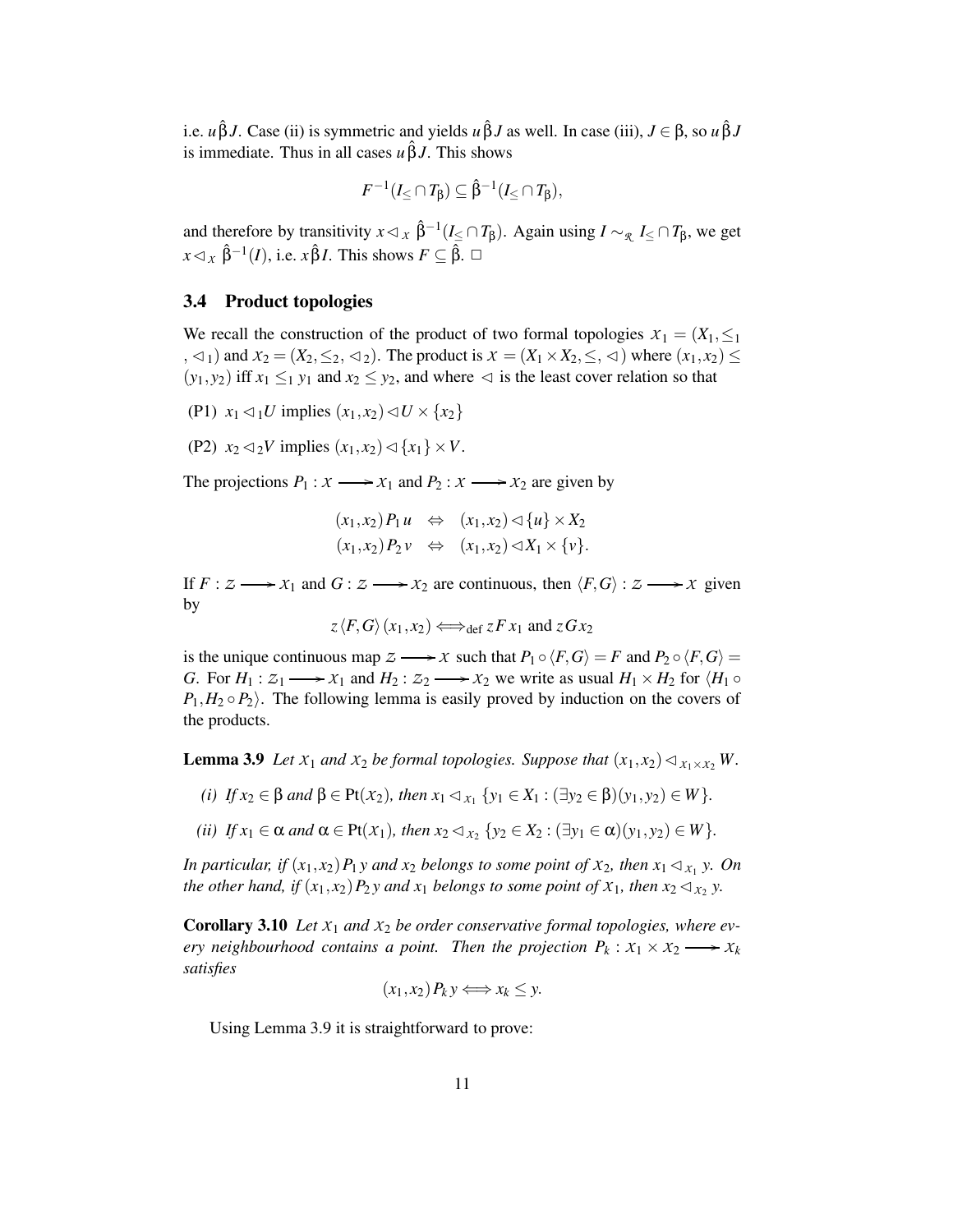**Proposition 3.11** *Let*  $X_1$  *and*  $X_2$ *. Then*  $Pt(X_1 \times X_2)$  *and*  $Pt(X_1) \times Pt(X_2)$  *are homeomorphic via*  $\gamma \mapsto (\gamma_{(1)}, \gamma_{(2)})$  *and*  $(\alpha, \beta) \mapsto \langle \alpha, \beta \rangle$ *. Here*  $\gamma_{(1)} = \{a : (\exists b)(a, b) \in \gamma\}$ *,*  $\gamma_{(2)} = \{b : (\exists a)(a,b) \in \gamma\}$  *and*  $\langle \alpha, \beta \rangle = \{(a,b) : a \in \alpha, b \in \beta\}.$ 

To calculate subspaces of a product space the following result is useful.

**Lemma** 3.12 *Let*  $X$  *and*  $Y$  *be formal topologies.* 

*(a) If V is a subset of Y*, *then the covers of the spaces*  $X \times (Y - V)$  *and*  $X \times$  $\gamma$  − $\dot{X}$  × *V*, *are the same:* 

$$
w \triangleleft_{X \times (\gamma - V)} W \Longleftrightarrow w \triangleleft_{X \times \gamma - X \times V} W.
$$

*(b) For*  $U ⊆ V ⊆ Y$  *the maps* 

$$
1_{\mathcal{X}} \times E_{V,U}: \mathcal{X} \times (\mathcal{Y} \dot{-} V) \longrightarrow \mathcal{X} \times (\mathcal{Y} \dot{-} U)
$$

*and*

$$
E_{X\times V, X\times U}: X\times Y \to X\times V \longrightarrow X\times Y \to X\times U
$$

*are identical.*

**Proof.** Part (a):  $(\Rightarrow)$  is proved by induction on covers. It suffices to check the implication for generators of the product, which is straightforward.

 $(\Leftarrow)$  is proved by first establishing the following implication by induction

$$
w \triangleleft_{X \times \mathcal{Y}} Z \Longrightarrow w \triangleleft_{X \times (\mathcal{Y} - V)} Z.
$$

Using this, one gets from  $w \triangleleft_{X \times \mathcal{Y}} \angle_X^Y W$  that  $w \triangleleft_{X \times (\mathcal{Y}} \angle_Y) (X \times V) \cup W$ . But since  $V \lhd_{\gamma \perp V} \emptyset$ , we get by (P2) in fact  $w \lhd_{\chi \times (\gamma \perp V)} W$ .

Part (b): We have by the definitions of the two maps to be compared

$$
(x,y)E_{X\times V,X\times U}(u,v) \Longleftrightarrow (x,y)\lhd_{X\times Y} X\times V\cup\{(u,v)\}\tag{13}
$$

and

$$
(x,y) 1_x \times E_{V,U}(u,v) \Longleftrightarrow (x,y) P_1 u \text{ and } (x,y) (E_{V,U} \circ P_2) v \tag{14}
$$

Using Part (a) we get

$$
(x,y)P_1 u \Longleftrightarrow (x,y) \lhd_{x \times y} X \times V \cup \{u\} \times Y. \tag{15}
$$

Furthermore, a calculation gives

$$
(x,y)\left(E_{V,U}\circ P_2\right)\nu \Longleftrightarrow (x,y)\lhd_{X\times Y} X\times V\cup X\times \{\nu\}.\tag{16}
$$

By applying localisation to the right hand sides of (15) and (16) it follows that the right hand sides of (13) and (14) are equivalent.  $\Box$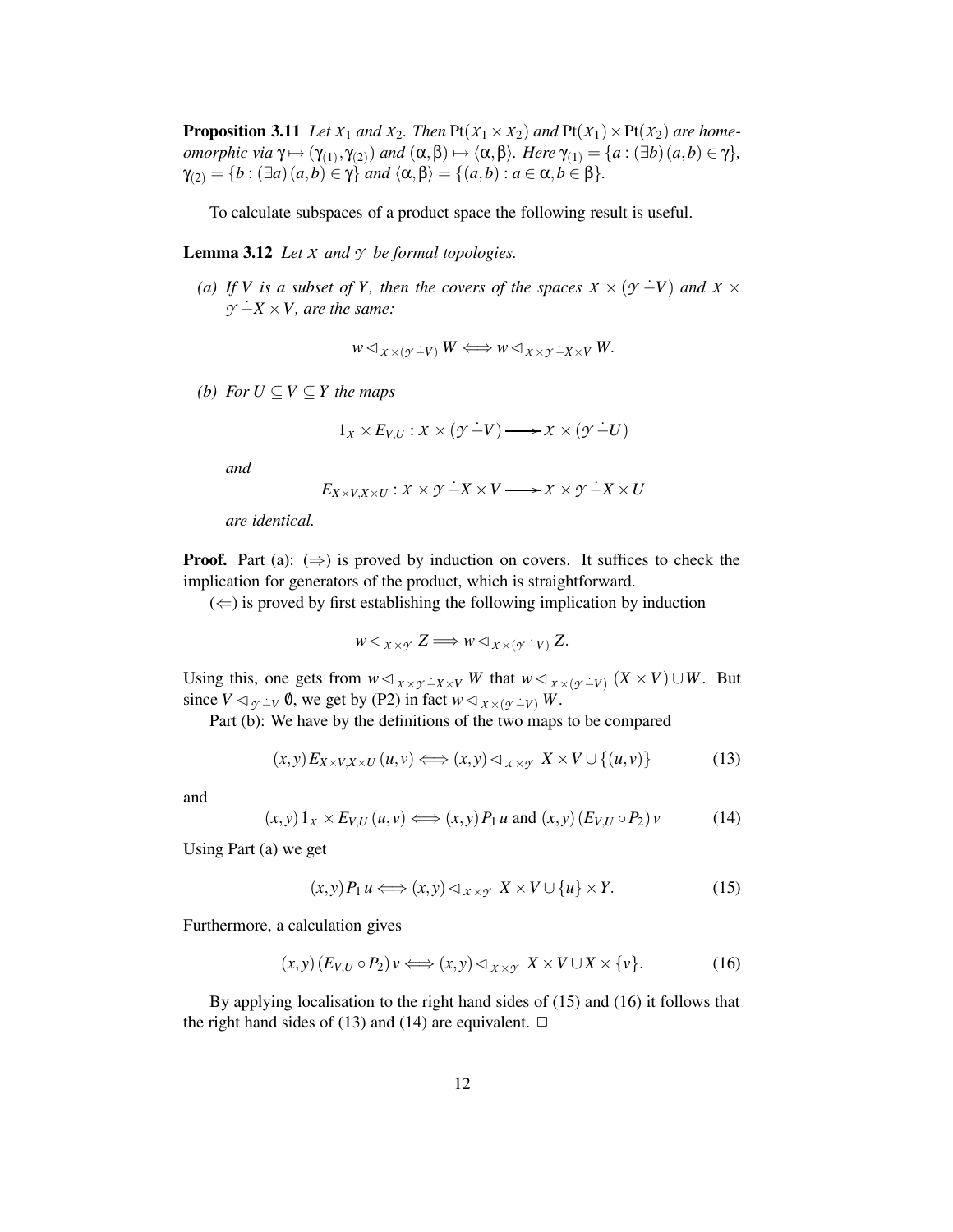## **4 HJP for formal topologies**

Given the preparations of the previous section we can now quite straightforwardly prove the main result.

**Theorem 4.1** *Let X be a formal topology. For*  $\alpha \leq \beta \leq \gamma$  *in*  $\text{Pt}(\mathcal{R})$ *, the diagram* 

$$
x \xrightarrow{\langle 1_x, \hat{\beta} \rangle} x \times [\beta, \gamma]
$$
\n
$$
\langle 1_x, \hat{\beta} \rangle \Bigg|_{1_x \times E_2}
$$
\n
$$
x \times [\alpha, \beta] \xrightarrow{\phantom{a}1_x \times E_1} x \times [\alpha, \gamma]
$$
\n(17)

*is a pushout diagram. Here E*<sup>1</sup> *and E*<sup>2</sup> *are the obvious embeddings of subspaces.*

**Proof.** We employ Corollary 3.6 with  $\gamma = x \times \mathcal{R}$  as the formal topology, and with  $U_1 = (X \times U_{\alpha,\beta})_{\lhd}$  and  $U_2 = (X \times U_{\beta,\gamma})_{\lhd}$  as saturated subsets, writing  $\lhd$  for  $\lhd$   $\gamma$ . This gives diagram (11), where  $V = U_1 \cup U_2$  and  $W = U_1 \cap U_2$ . We have

$$
X \times U_{\beta,\beta} = X \times U_{\alpha,\beta} \cup X \times U_{\beta,\gamma}.
$$

It follows easily that

$$
V_{\lhd} = (X \times U_{\beta,\beta})_{\lhd} \tag{18}
$$

Furthermore, we have

$$
X \times U_{\alpha,\gamma} = X \times U_{\alpha,\beta} \cap X \times U_{\beta,\gamma}.
$$

From which it follows that

$$
W = (X \times U_{\alpha,\gamma})_{\lhd} \tag{19}
$$

By  $(2)$  and  $(18)$  that

$$
\mathcal{Y} \dot{-} V = \mathcal{Y} \dot{-} V_{\lhd} = \mathcal{Y} \dot{-} (X \times U_{\beta, \beta})_{\lhd} = \mathcal{Y} \dot{-} X \times U_{\beta, \beta}.
$$

Then using Lemma 3.12.(a) the right hand side is seen to equal  $X \times (\mathcal{R} - U_{\beta,\beta})$ . Thus

$$
\mathcal{Y} - V = \mathcal{X} \times [\beta, \beta] \tag{20}
$$

Similarly, using Lemma 3.12.(a) and (2) we get

$$
\mathcal{Y} - U_1 = \mathcal{X} \times [\alpha, \beta] \qquad \mathcal{Y} - U_2 = \mathcal{X} \times [\beta, \gamma]
$$
 (21)

As for the final corner of (11), we get by (2), (19) and Lemma 3.12.(a) we get

$$
\mathcal{Y} - W = \mathcal{X} \times [\alpha, \gamma] \tag{22}
$$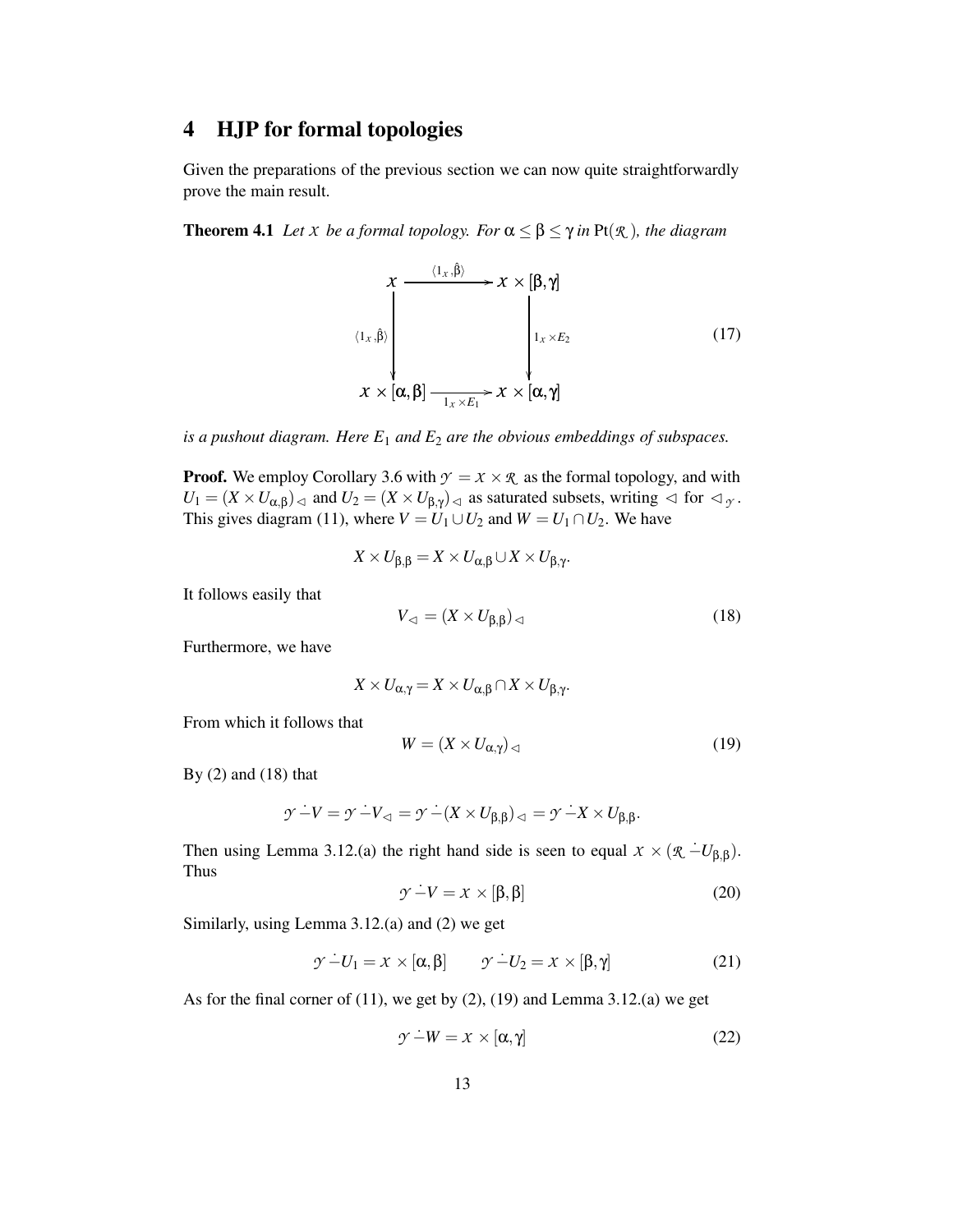We now use (4) to rewrite the maps of the diagram. From Lemma 3.12.(b) and (18) follows that

$$
E_{V,U_1} = E_{(X \times U_{\beta,\beta})_{\lhd, \langle X \times U_{\beta,\gamma} \rangle_{\lhd}} = E_{X \times U_{\beta,\beta}, X \times U_{\beta,\gamma}} = 1_X \times E_{U_{\beta,\beta}, U_{\beta,\gamma}}.
$$
(23)

Symmetrically,

$$
E_{V,U_2} = 1_x \times E_{U_{\beta,\beta},U_{\alpha,\beta}}.\tag{24}
$$

Similarly, now using (19), we get

$$
E_{U_1,W} = 1_X \times E_{U_{\alpha,\beta},U_{\alpha,\gamma}} \qquad E_{U_2,W} = 1_X \times E_{U_{\beta,\gamma},U_{\alpha,\gamma}}.
$$
 (25)

Abbreviating  $E_1 = E_{U_{\alpha,\beta},U_{\alpha,\gamma}}, E_2 = E_{U_{\beta,\gamma},U_{\alpha,\gamma}}, E^1 = E_{U_{\beta,\beta},U_{\alpha,\beta}}$  and  $E^2 = E_{U_{\beta,\beta},U_{\beta,\gamma}}$ , we conclude from equations  $(20) - (25)$  above that the following is then a pushout diagram:

$$
x \times [\beta, \beta] \xrightarrow{1_X \times E^2} 1_X \times [\beta, \gamma]
$$
  
\n
$$
1_X \times E^1 \downarrow \qquad \qquad 1_X \times E_2 \qquad (26)
$$
  
\n
$$
x \times [\alpha, \beta] \xrightarrow{1_X \times E_1} x \times [\alpha, \gamma]
$$

To obtain the pushout diagram (17) from (26) it suffices to show that  $\langle 1_x, \hat{\beta} \rangle : X$  $\longrightarrow x \times [\beta, \beta]$  is an isomorphism and that

$$
(1_X \times E^1) \circ \langle 1_X, \hat{\beta} \rangle = \langle 1_X, \hat{\beta} \rangle \qquad (1_X \times E^2) \circ \langle 1_X, \hat{\beta} \rangle = \langle 1_X, \hat{\beta} \rangle. \qquad (27)
$$

The equations (27) are straightforward to check. As for the isomorphism note that  $P_1 \circ \langle 1_x, \hat{\beta} \rangle = 1_x$ . Moreover,  $\langle 1_x, \hat{\beta} \rangle \circ P_1 = \langle 1_x \circ P_1, \hat{\beta} \circ P_1 \rangle = \langle P_1, \hat{\beta} \rangle$ . But  $P_2 = \hat{\beta} : \mathcal{X} \times [\beta, \beta] \longrightarrow [\beta, \beta],$  by Lemma 3.8 ,so  $\langle P_1, \hat{\beta} \rangle = \langle P_1, P_2 \rangle = 1_{\mathcal{X} \times [\beta, \beta]}$ .

## **References**

- [1] M.A. Armstrong. *Basic topology.* Springer 1985.
- [2] B. Banaschewski, T. Coquand and G. Sambin (eds.). Papers presented at the Second Workshop Formal Topology, Venice, April 2–4, 2002. Special issue of *Ann. Pure Appl. Logic* 137(2006).
- [3] B. Banaschewski and C.J. Mulvey. A constructive proof of the Stone-Weierstrass theorem. *J. Pure Appl. Algebra* 116(1997), 25 – 40.
- [4] M. Beeson. *Foundations of Constructive Mathematics.* Springer 1985.
- [5] E. Bishop and D.S. Bridges. *Constructive Analysis.* Springer 1985.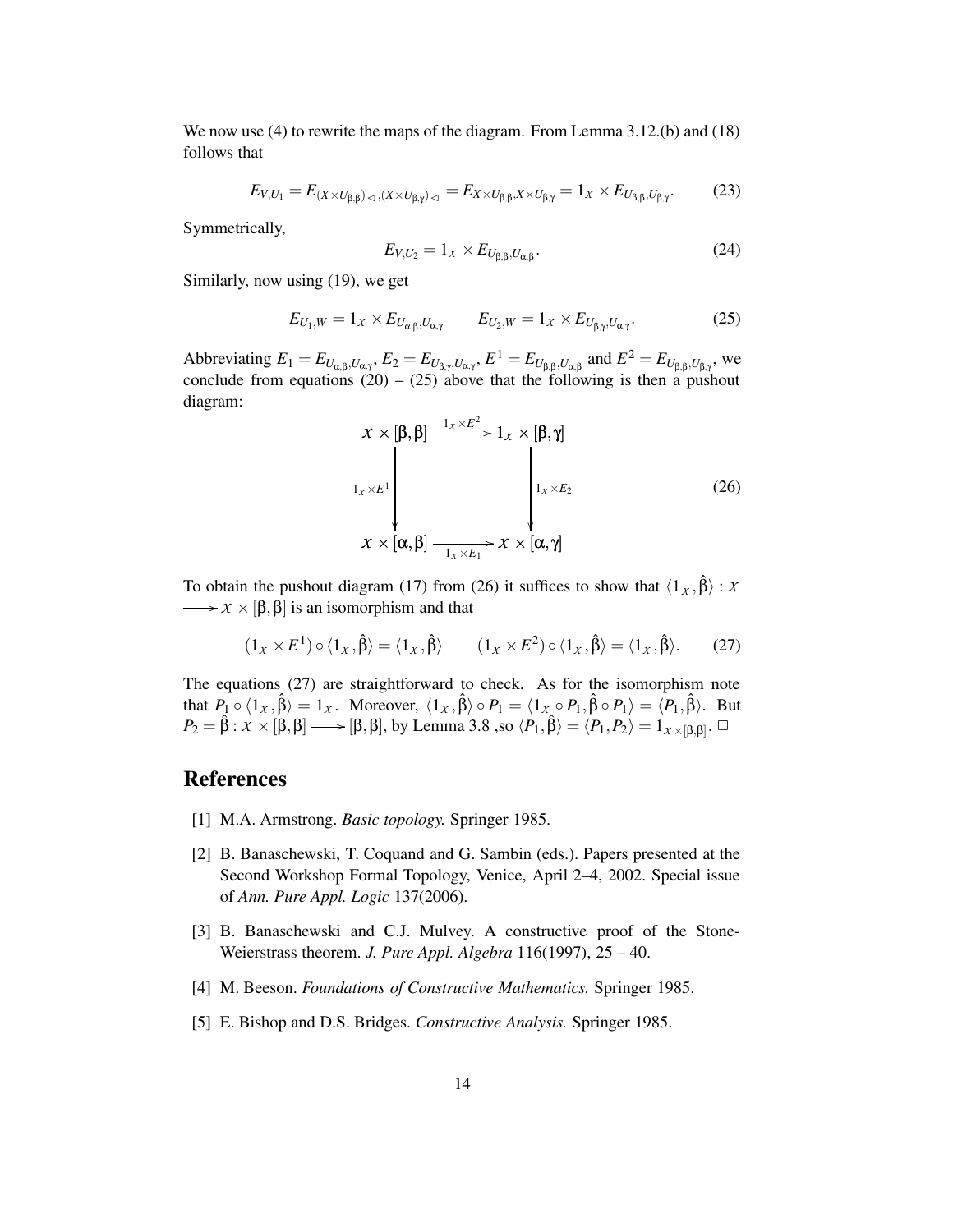- [6] T. Coquand, P. Dybjer, E. Palmgren and A. Setzer. *Type-theoretic foundations for constructive mathematics.* In preparation.
- [7] T. Coquand. An intuitionistic proof of Tychonoff's theorem. *J. Symbolic Logic* 57(1992), pp. 28 – 32.
- [8] L. Crosilla and P. Schuster (eds.). *From Sets and Types to Topology and Analysis: Towards Practicable Foundations of Constructive Mathematics.* Oxford Logic Guides, Oxford University Press 2005.
- [9] G. Curi. *Geometry of Observations: some contributions to (constructive) point-free topology.* PhD Thesis, Siena 2004.
- [10] H. Freudenthal. Zum intuitionistischen Raumbegriff. *Compositio Math.* 4(1936), pp.  $82 - 111$ .
- [11] H. Freudenthal and A. Heyting. The Life of L.E.J. Brouwer. In: H. Freudenthal (ed.). *L.E.J. Brouwer, Collected works, vol. 2.* North-Holland 1976.
- [12] M.J. Greenberg. *Lectures on Algebraic Topology.* Benjamin, New York, 1967.
- [13] W. He. Homotopy theory for locales. (Chinese). *Acta Math. Sinica* 46 (2003), no. 5, pp. 951 – 960. (ISSN 0583-1431)
- [14] P.T. Johnstone. *Stone Spaces.* Cambridge University Press 1982.
- [15] P.T. Johnstone. The point of pointless topology. *Bull. Amer. Math. Soc.*  $8(1983)$ , pp.  $41 - 53$ .
- [16] A. Joyal and M. Tierney. An extension of the Galois theory of Grothendieck. *Memoirs Amer. Math. Soc.* 309 (1984).
- [17] J.F. Kennison. What is the fundamental group? *J. Pure Appl. Algebra* 59(1989), pp. 187 – 200.
- [18] P. Martin-Löf. *Notes on Constructive Mathematics.* Almqvist and Wiksell 1970.
- [19] I. Moerdijk and G.C. Wraith. Connected, locally connected toposes are pathconnected. *Trans. Amer. Math. Soc.* 295(1986), 849 – 859.
- [20] E. Palmgren. Predicativity problems in point-free topology. In: V. Stoltenberg-Hansen and J. Väänänen (eds.) *Proceedings of the Annual European Summer Meeting of the Association for Symbolic Logic, held in Helsinki, Finland, August 14-20, 2003,* Lecture Notes in Logic 24, AK Peters, to appear.
- [21] E. Palmgren. Continuity on the real line and in formal spaces. In [8].